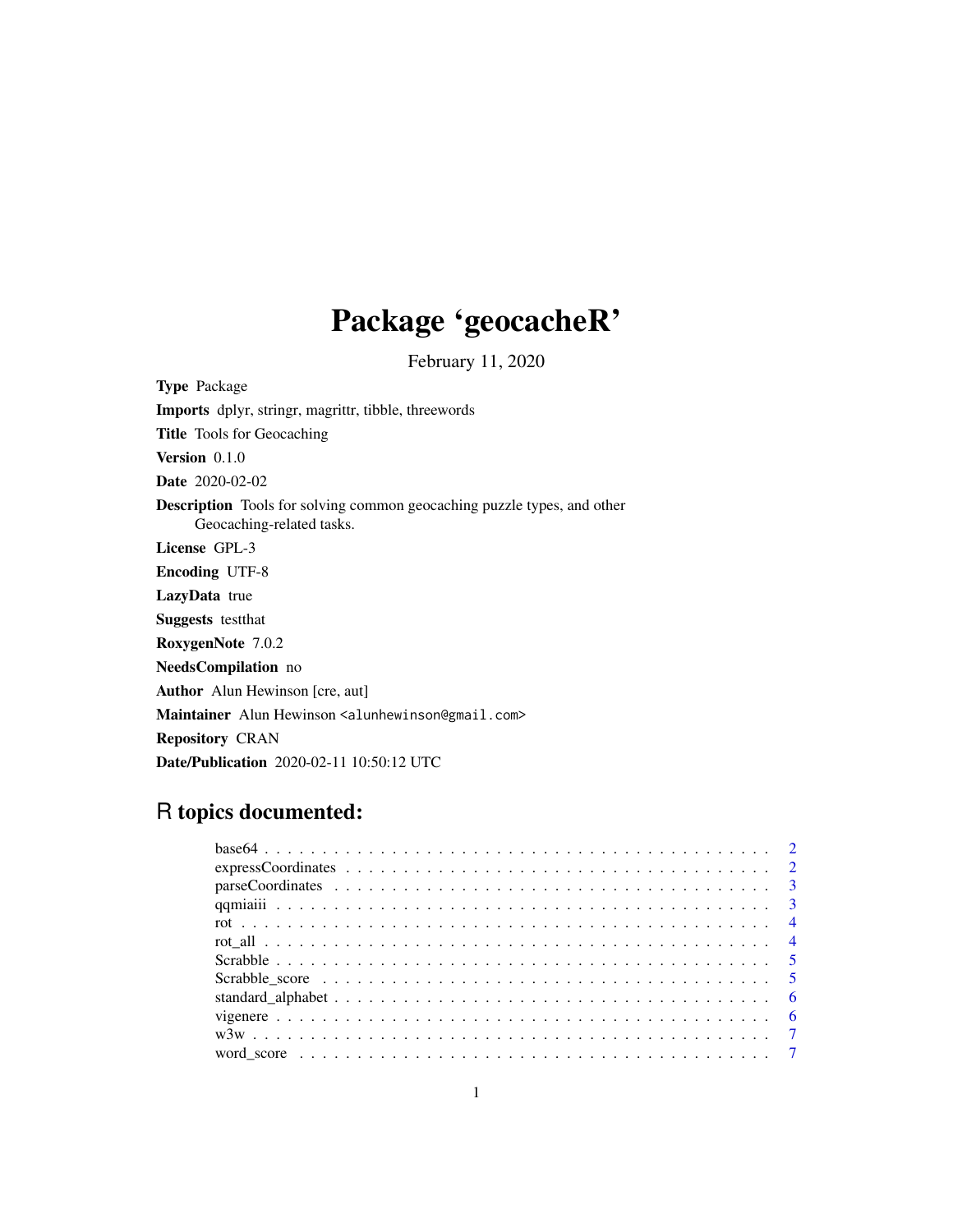#### <span id="page-1-0"></span>**Index** [9](#page-8-0)

#### Description

A helper table for base64 conversion and lookup

#### Usage

base64

#### Format

An object of class tbl\_df (inherits from tbl, data.frame) with 64 rows and 3 columns.

expressCoordinates *Express Decimal Coordinates in Other (text) Formats*

### Description

Designed to convert into Geocaching-style style coordinates, but future styles may be accommodated.

#### Usage

```
expressCoordinates(x, style = "GC")
```
#### Arguments

|       | A numeric vector of length 2                              |
|-------|-----------------------------------------------------------|
| style | placeholder for future development if requirements emerge |

#### Value

A character of length 1 with an alternative expression of the coordinates

#### Examples

expressCoordinates(c(55.9327, -3.25103))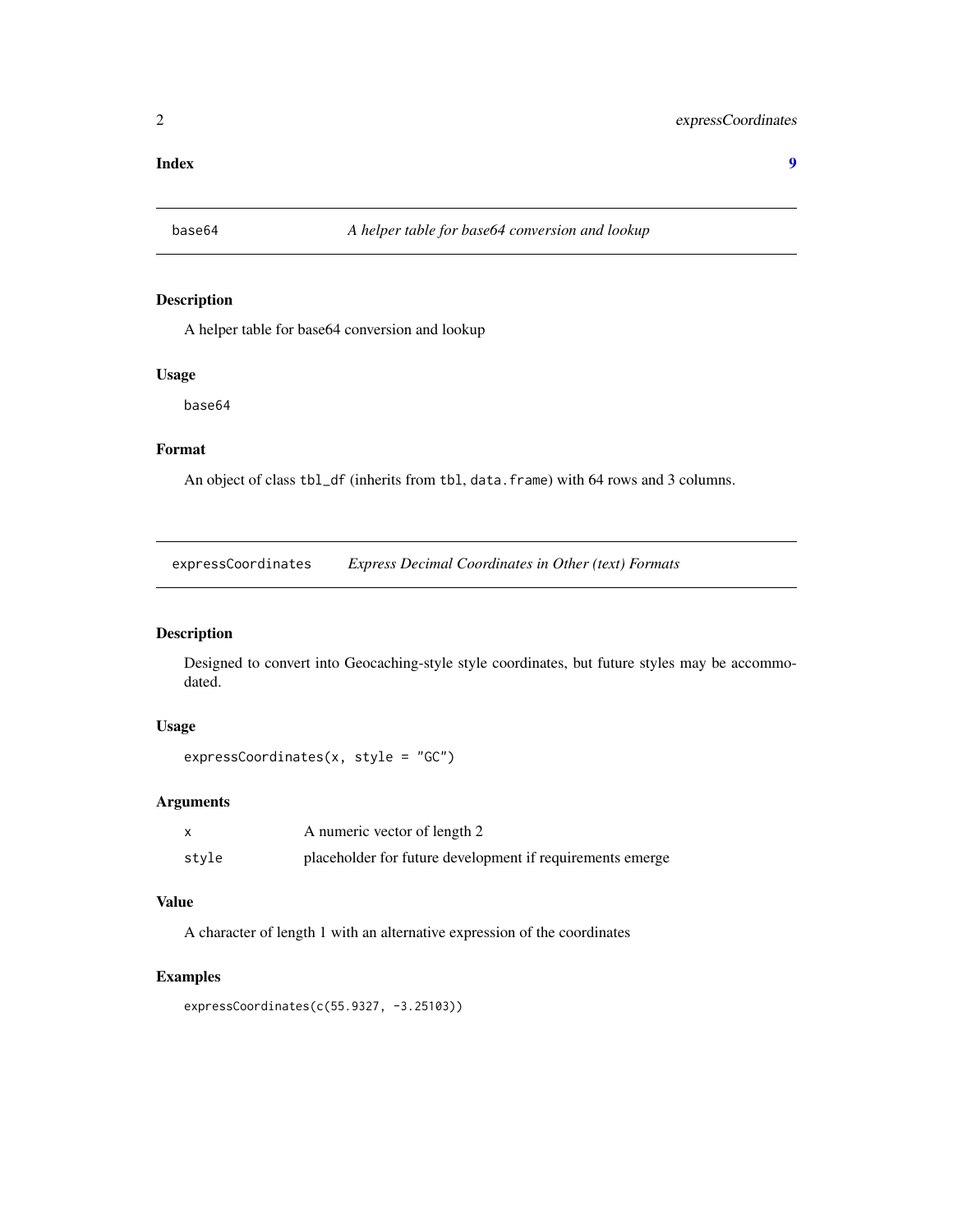<span id="page-2-0"></span>

parseCoordinates takes a variety of string inputs for coordinates in the following formats: - N00 00.000 W000 00.000 - N00 00 00 W000 00 00 - N00.0000 W00.0000 and converts them into a numeric vector of length 2

#### Usage

```
parseCoordinates(x)
```
#### Arguments

x A string for the coordinates to be converted

#### Value

A numeric vector holding the n(orth) and e(ast) coordinates

#### Examples

```
parseCoordinates("N55 55.555 W003 14.159")
parseCoordinates("N 55 55.555 E003 14.159")
parseCoordinates("N55.92592 W3.23598")
```
qqmiaiii *Encrypt a string using the Vigenere cipher*

#### Description

This is a wrapper for vigenere where decrypt is set to FALSE

#### Usage

qqmiaiii(x, key, alphabet = standard\_alphabet)

#### Arguments

|          | A string to encrypt or decrypt            |
|----------|-------------------------------------------|
| kev      | The encryption or decryption key          |
| alphabet | A list of letters in lower and upper case |

#### See Also

[vigenere](#page-5-1)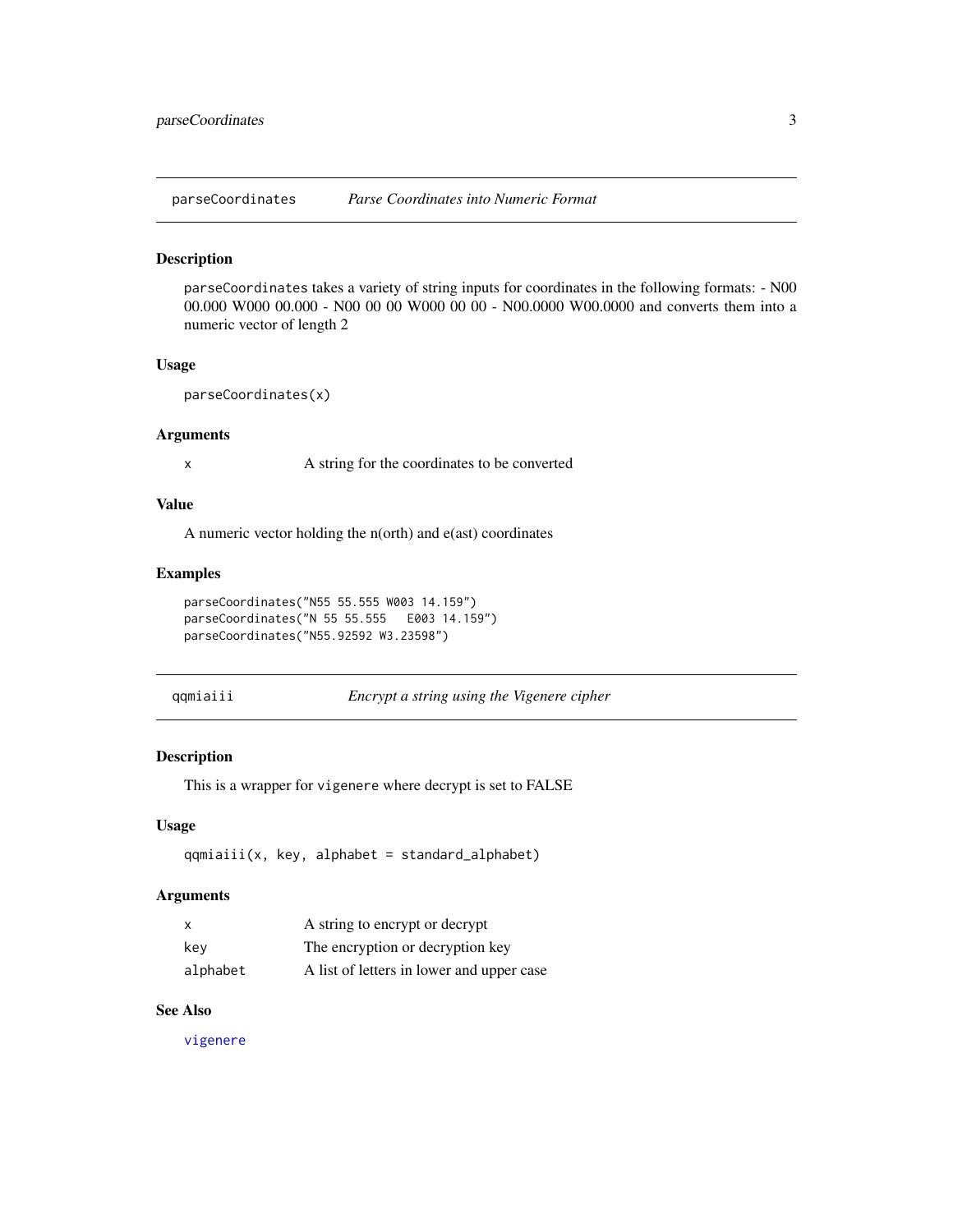Caesar-shift a string by a given number of letters.

#### Usage

 $rot(x, n = 13, alphabet = standard_alphabet, showWarn = TRUE)$ 

#### Arguments

| X        | A string.                                             |
|----------|-------------------------------------------------------|
| n        | A number of letters to shift the string by.           |
| alphabet | A list containing lower and upper case alphabets.     |
| showWarn | boolean. Do you want to see warnings about alphabets? |

#### Value

A string

### Examples

```
rot("abc")
rot("abc", n=2)
rot("abc", n=5, list(lw=letters[1:7], up=LETTERS[1:7]))
```
rot\_all *Caesar-shift a string over all possible number n*

#### Description

Caesar-shift a string over all possible number n

#### Usage

rot\_all(x, alphabet = standard\_alphabet)

#### Arguments

|          | A string.                                         |
|----------|---------------------------------------------------|
| alphabet | A list containing lower and upper case alphabets. |

<span id="page-3-0"></span>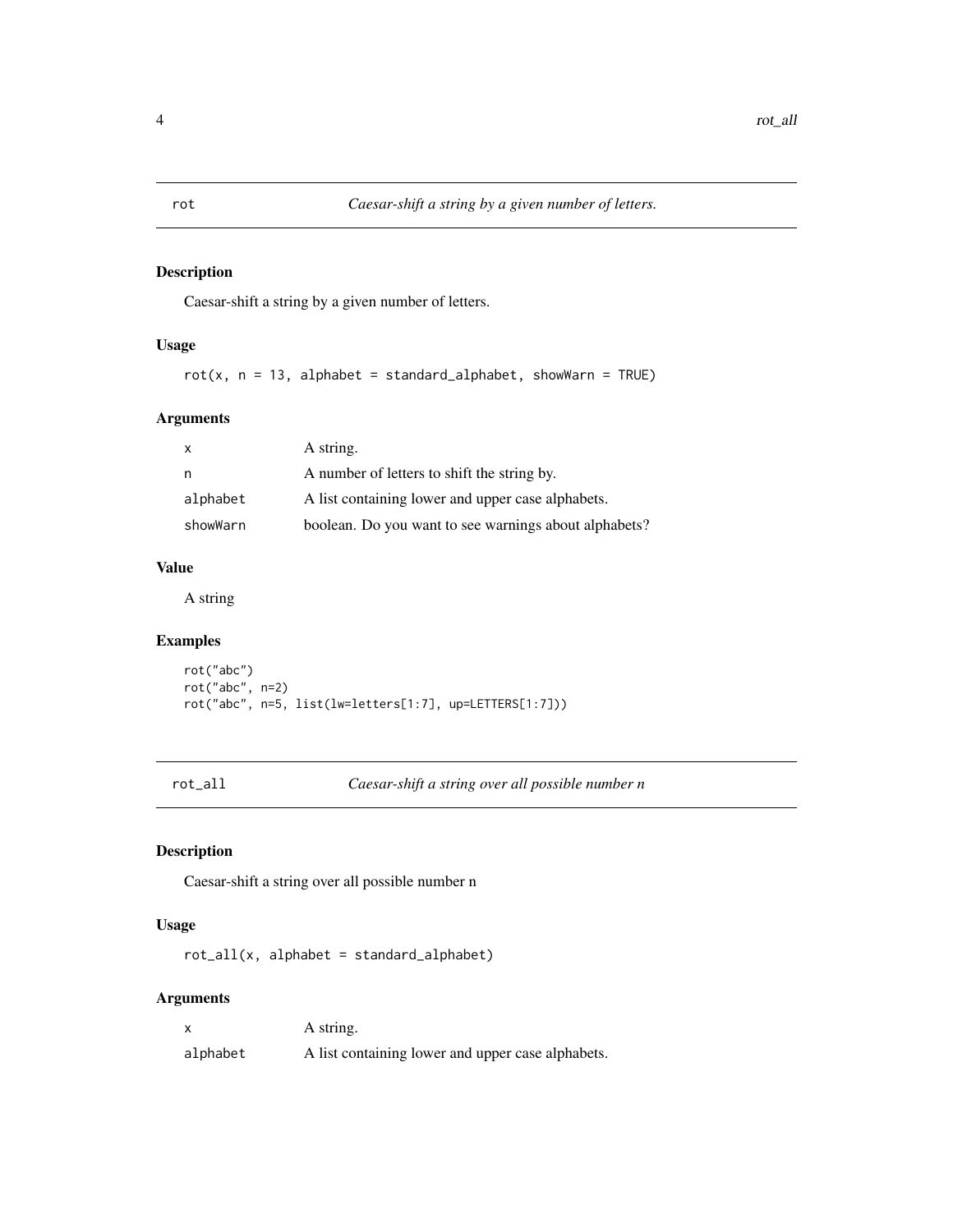#### <span id="page-4-0"></span>Scrabble 5

#### Value

a vector of strings

#### Examples

```
rot_all("abc")
rot_all("abc", list(lw=letters[1:7], up=LETTERS[1:7]))
```
Scrabble *Value and frequency of Scrabble letters*

#### Description

Value and frequency of Scrabble letters

#### Usage

Scrabble

#### Format

An object of class tbl\_df (inherits from tbl, data.frame) with 27 rows and 3 columns.

Scrabble\_score *Find the Scrabble value of words*

#### Description

Find the Scrabble value of words

#### Usage

```
Scrabble_score(x, \text{ language} = "en")
```
#### Arguments

|          | A vector of character strings                                                   |
|----------|---------------------------------------------------------------------------------|
| language | A character string for the linguistic Scrabble edition, conforming to ISO 639-1 |
|          | Current supported languages: en                                                 |

#### Value

An integer vector

#### Examples

Scrabble\_score(c("kwyjibo", "jozxyqk"))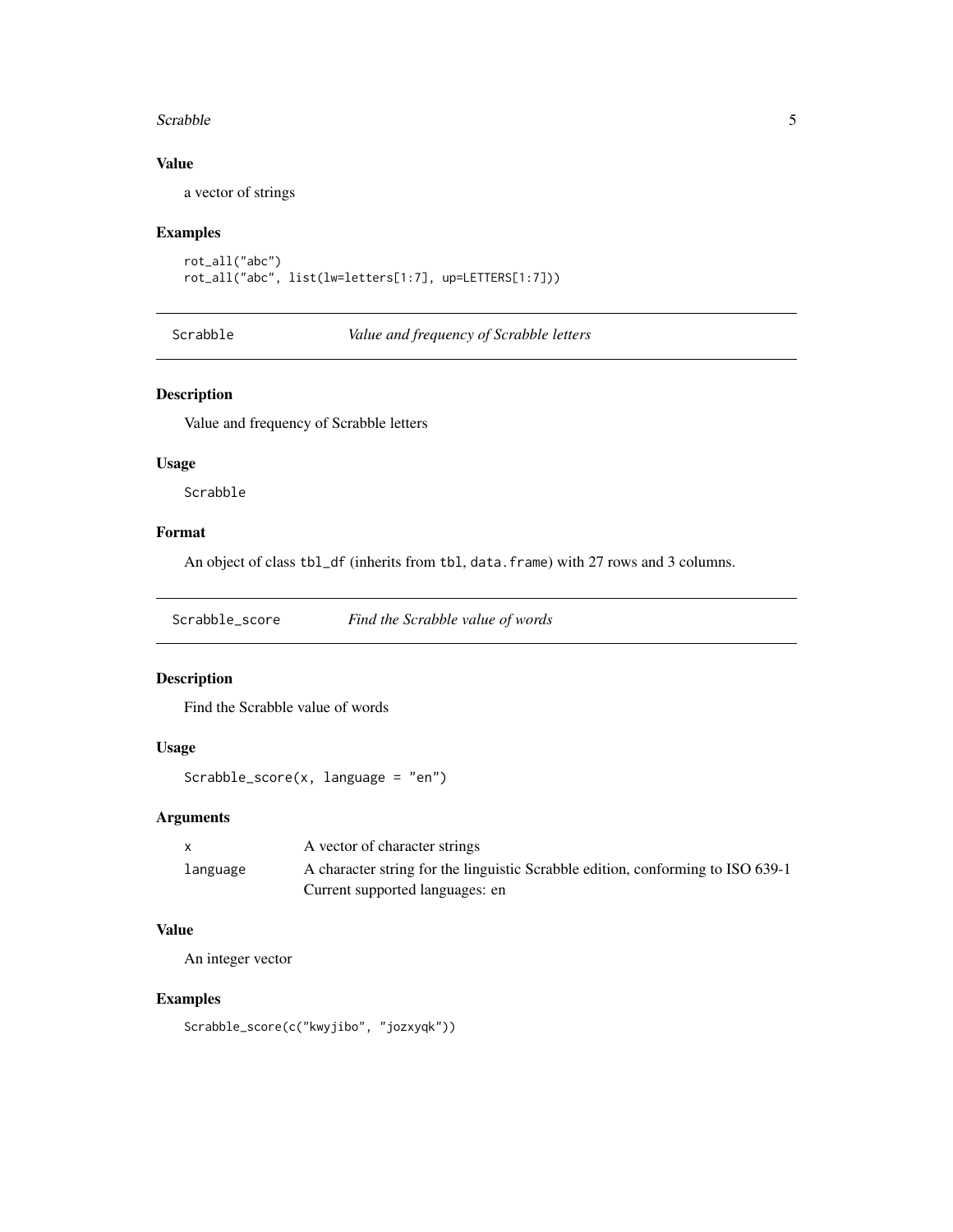<span id="page-5-0"></span>

The standard alphabet for the locale, for use in Caesar-based encryption etc.

#### Usage

standard\_alphabet

### Format

An object of class list of length 2.

<span id="page-5-1"></span>vigenere *Encrypt or decrypt a string using a key*

#### Description

Encrypt or decrypt a string using a key

#### Usage

```
vigenere(x, key, decrypt = TRUE, alphabet = standard_alphabet)
```
#### Arguments

| X        | A string to encrypt or decrypt            |
|----------|-------------------------------------------|
| kev      | The encryption or decryption key          |
| decrypt  | Are you decrypting an encrypted string?   |
| alphabet | A list of letters in lower and upper case |

#### Value

A string

#### Examples

```
vigenere("MN vdopf wq brcep zwtcd.", "midway")
vigenere("My treasure is buried he... find it who may.", "La Bouche", decrypt = FALSE)
```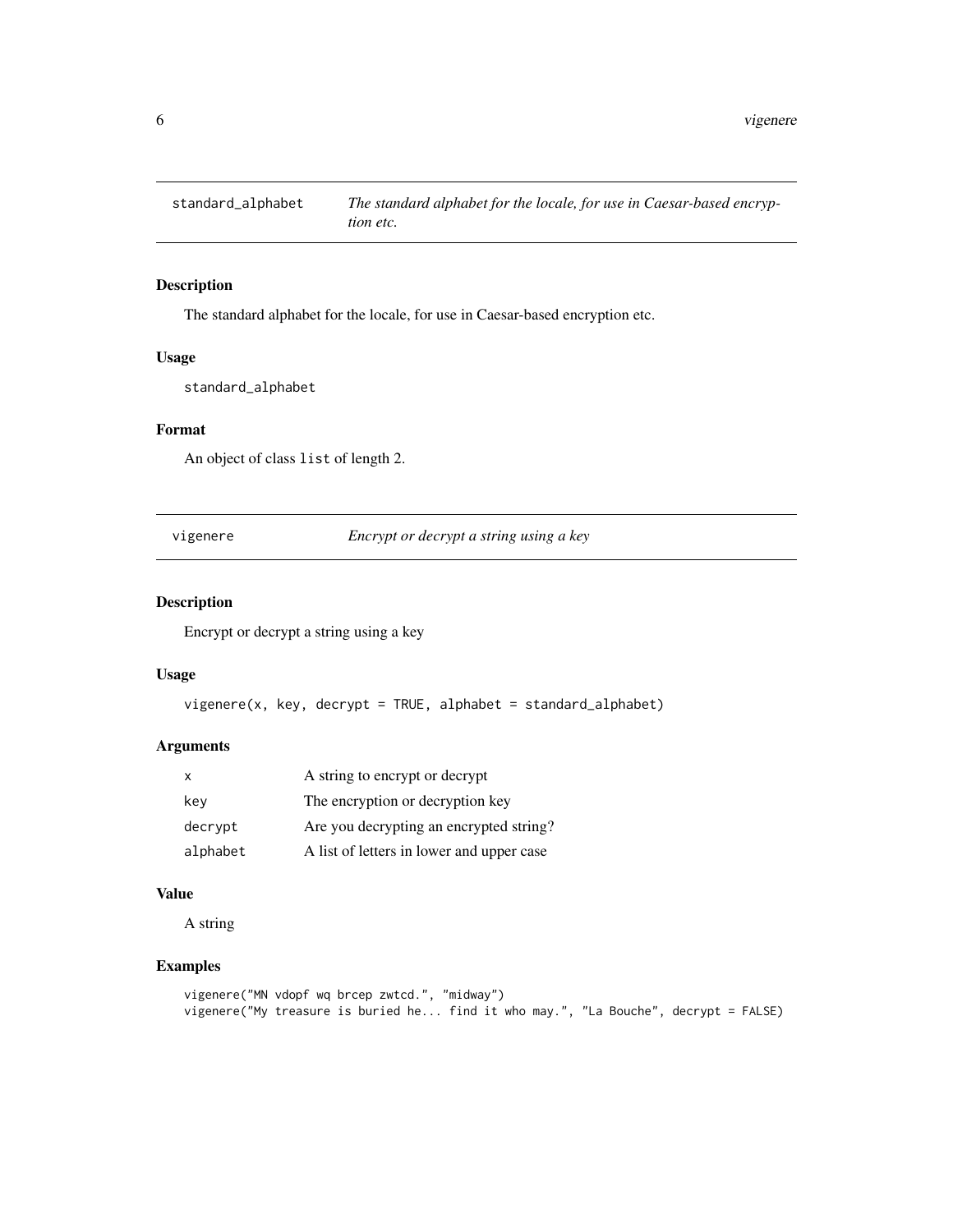<span id="page-6-0"></span>

This function requires you to have a valid what3words API key called W3WAPIKey stored as an environment variable

#### Usage

 $w3w(x)$ 

#### Arguments

x A vector, or list, of words. Strings with dots in them will be split. After splitting, there must be a multiple of three words. Either a vector of words, for a single latitude/longitude pair, or a list of vectors for vectorised operations. This wrapper also accepts a single string of three words separated by full stops.

#### Value

a numeric vector of length 2, consisting of lat(itude) and lon(gitude)

#### Examples

```
## Not run:
w3w("president.always.lying")
w3w("unseen.academicals.football") ## returns NAs
w3w(list("special.tools.required", "cliffs.falling.rocks",
         "available.during.winter", "ultraviolet.light.required"))
w3w(c("protests", "memo", "consoles"))
```
## End(Not run)

word\_score *Find the value of words*

#### Description

Find the value of words

#### Usage

word\_score(x)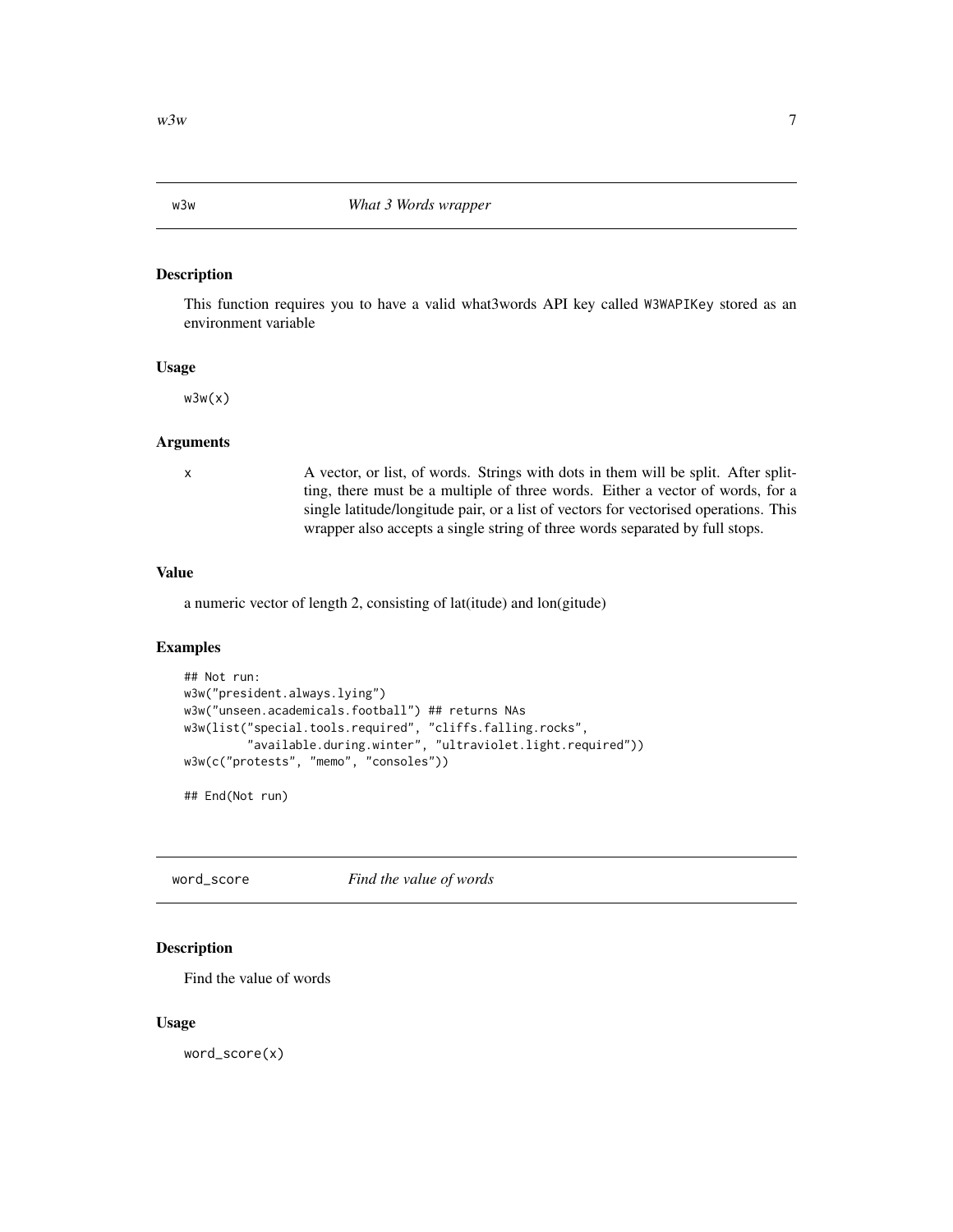## Arguments

x A vector of character strings

### Value

An integer vector

## Examples

word\_score(c("infinite", "monkey", "cage"))